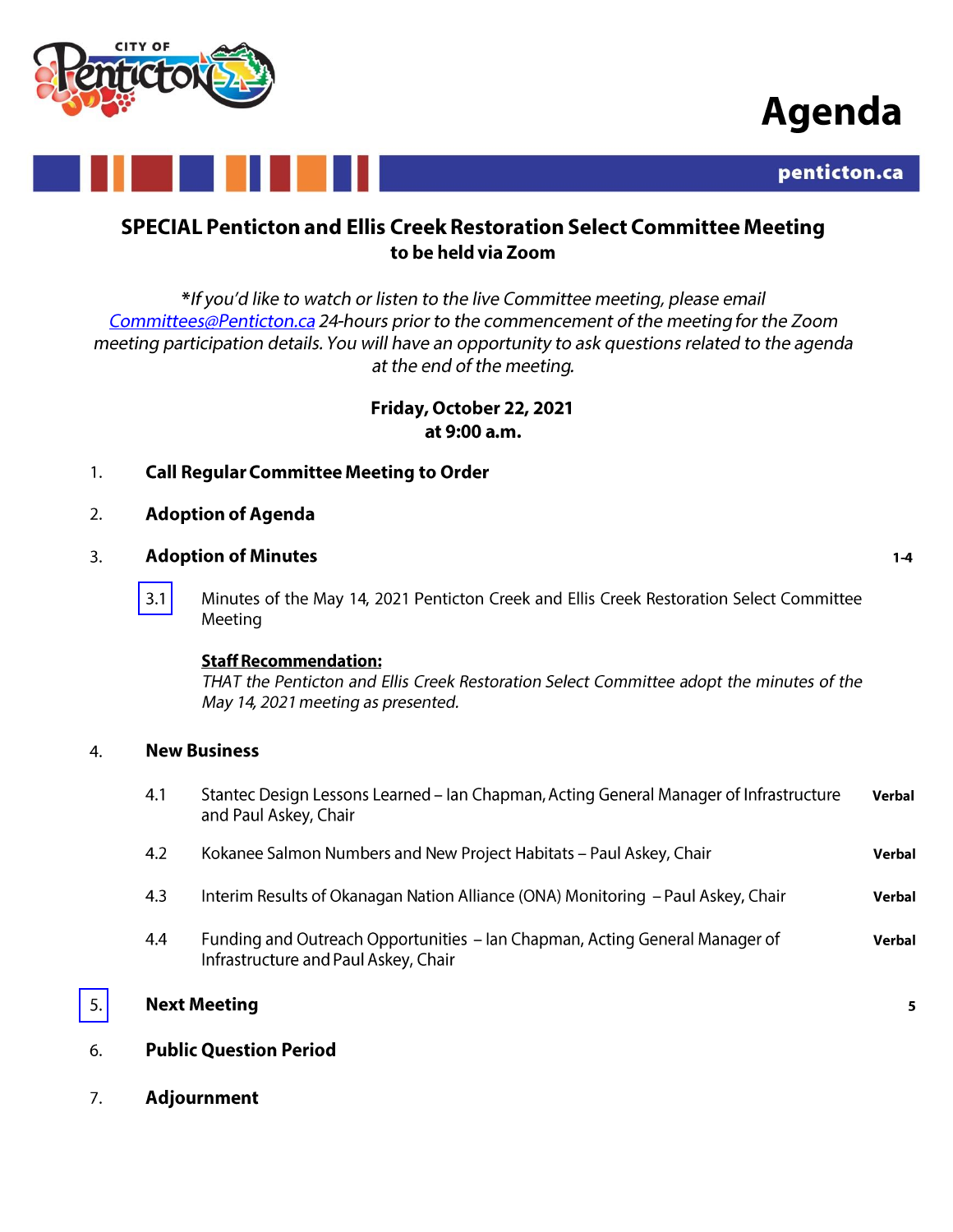

-1-



# **Penticton and Ellis Creek Restoration Select Committee Meeting**

**held via Zoom May 14, 2021 at 9:00 a.m.**

 $\mathcal{L}$ 

| <b>Present:</b> | <b>Voting Members</b><br>Paul Askey, Freshwater Fisheries Society of BC (Chair)<br>Camille Rivard-Sirois, Okanagan Nation Alliance (Vice Chair)<br>Bill Wickett, Alternate, Penticton Fly Fisheries Association<br>Doug Maxwell, Member at Large<br>Gerry Turchak, Penticton Industrial Development Association<br>Maryssa Bonneau, Penticton Indian Band Natural Resources<br>Sandy Ross, Parks and Recreation Advisory Committee Member |
|-----------------|-------------------------------------------------------------------------------------------------------------------------------------------------------------------------------------------------------------------------------------------------------------------------------------------------------------------------------------------------------------------------------------------------------------------------------------------|
|                 | <b>Non-Voting Members</b><br>Bruce McFarlane, Ministry of FLNRO, Regional Water Management                                                                                                                                                                                                                                                                                                                                                |
| Council:        | Frank Regehr, Councillor (Liaison)                                                                                                                                                                                                                                                                                                                                                                                                        |
| Staff:          | Ian Chapman, City Engineer<br>John Schappert, Legislative Assistant                                                                                                                                                                                                                                                                                                                                                                       |
| <b>Regrets:</b> | Sophie Fillion, South Okanagan Conservative Program<br>Tara White, Ministry of FLNRO - Fish & Wildlife Division<br>Bryn White                                                                                                                                                                                                                                                                                                             |

**Guests:** Jody Good, Mould Engineering

### 1. **Call to Order**

The Penticton and Ellis Creek Restoration Select Committee was called to order by the Chair at 9:01 a.m.

#### 2. **Adoption of Agenda**

### **It was MOVED and SECONDED**

THAT the Penticton and Ellis Creek Restoration Select Committee adopt the agenda for the meeting held on May 14, 2021 as amended to add item 4.3 – Funding Update and item 4.4 - Drone Imagery of Penticton Creek.

### **CARRIED UNANIMOUSLY**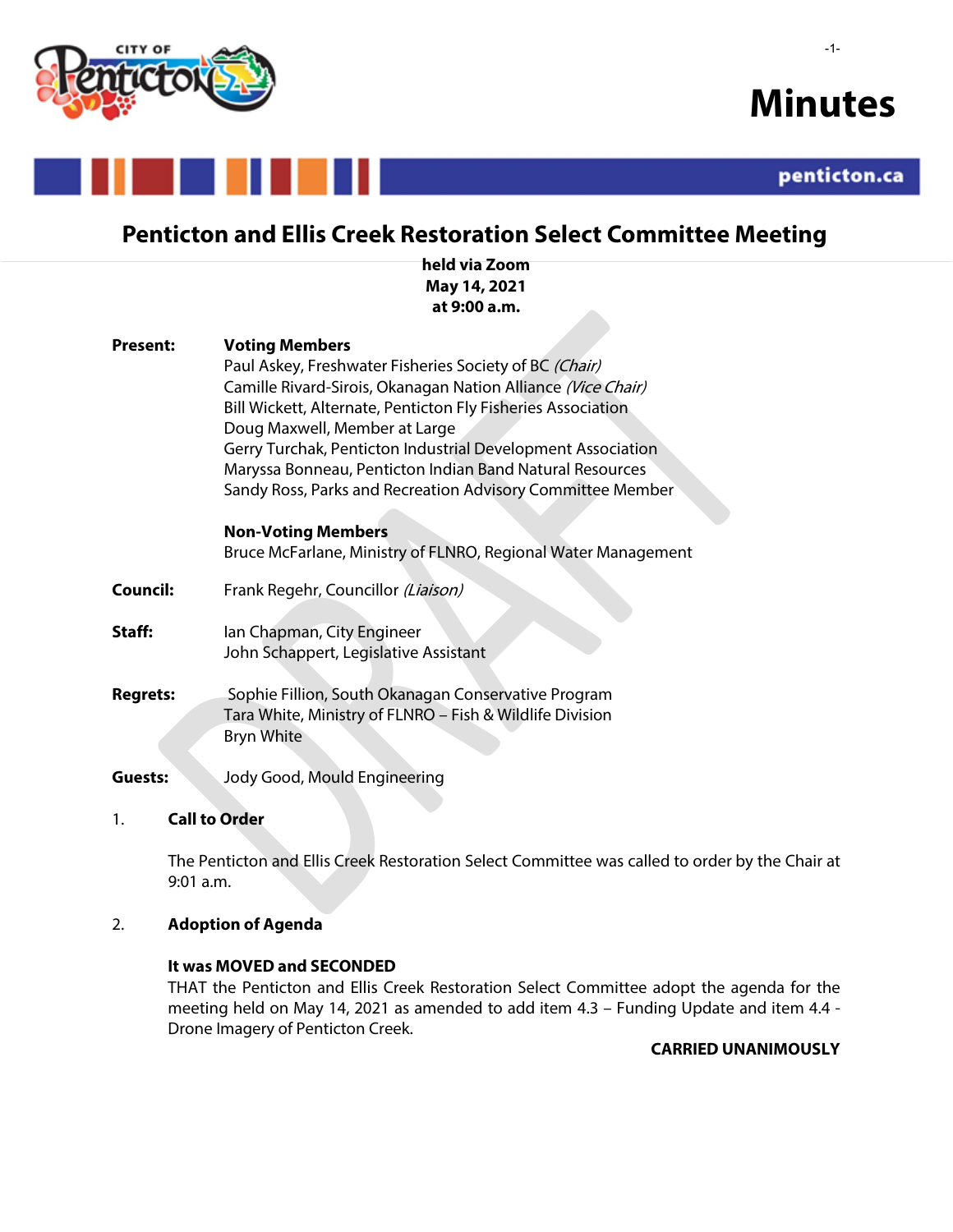#### 3. **Adoption of Minutes**

3.1 Minutes of the April 16, 2021 Penticton and Ellis Creek Restoration Select Committee Meeting

#### **It was MOVED and SECONDED**

THAT the Penticton and Ellis Creek Restoration Select Committee adopt the minutes of the April 16, 2021 meeting as presented.

#### **CARRIED UNANIMOUSLY**

Maryssa Bonneau joined the meeting at 9:16 a.m.

#### 4. **New Business**

#### 4.1 Volunteer Week Proclamation from Council – Ian Chapman, City Engineer

The City Engineer highlighted that Council proclaimed April 18-24 as Volunteer Week in the City of Penticton, and thanked all of the volunteers and committee members that participate in our community.

#### 4.2 Update on Construction Work for the Forthcoming Fisheries Window – Ian Chapman, City Engineer

The City Engineer provided an update on the funding in relation to the construction planned for the forthcoming fisheries window. He noted that the EMBC – ARDM grant administrators had announced that the deadline for the completion of projects approved under this program has been extended by 2 years to the end of 2023 rather than the end of 2021 as previously required and which would have resulted in both the Reach 3A Upper/ 3B and the Structure 3 and 4 projects having to be undertaken concurrently. This would have presented significant coordination challenges relating to the management of temporary creek diversion through both work areas and presented an extremely large scope of work that would have needed to be completed within the short fisheries window. Ultimately, he mentioned that the revitalization of Reaches 3A Upper/ 3B will be deferred to next year, with the focus of this year to be a solution for Structures 3 and 4. This rescheduling also affords the opportunity to better address some property encroachment issues discovered in the deferred project area.

The floor was opened to Committee members for comments and questions. Members at Large expressed concerned over the Committee's original participation in the design work that was done on this project and wanted it noted that they were not able to provide sufficient input due to the high risk of failing drop structures and the rushed timing required. If the project had been developed over a timeline similar to other restoration reaches (years), and not as an emergency, then an alternative design might have been selected. Another Member at Large questioned whether the plans to remove Nanaimo bridge would still proceed even though the works in Reach 3A Upper/ 3B are being deferred, and staff confirmed that this will also be deferred along with associated vegetation/tree removal.

A representative from Mould Engineering presented highlights regarding the Structure #3 and #4 projects as well as the planning for the remainder of Reach 5. A copy of the presentation is available in the Corporate Administration office.

The floor was opened to Committee members for comments and questions. Members at Large questioned some of the risks involved with the comprehensive vision for the project due to the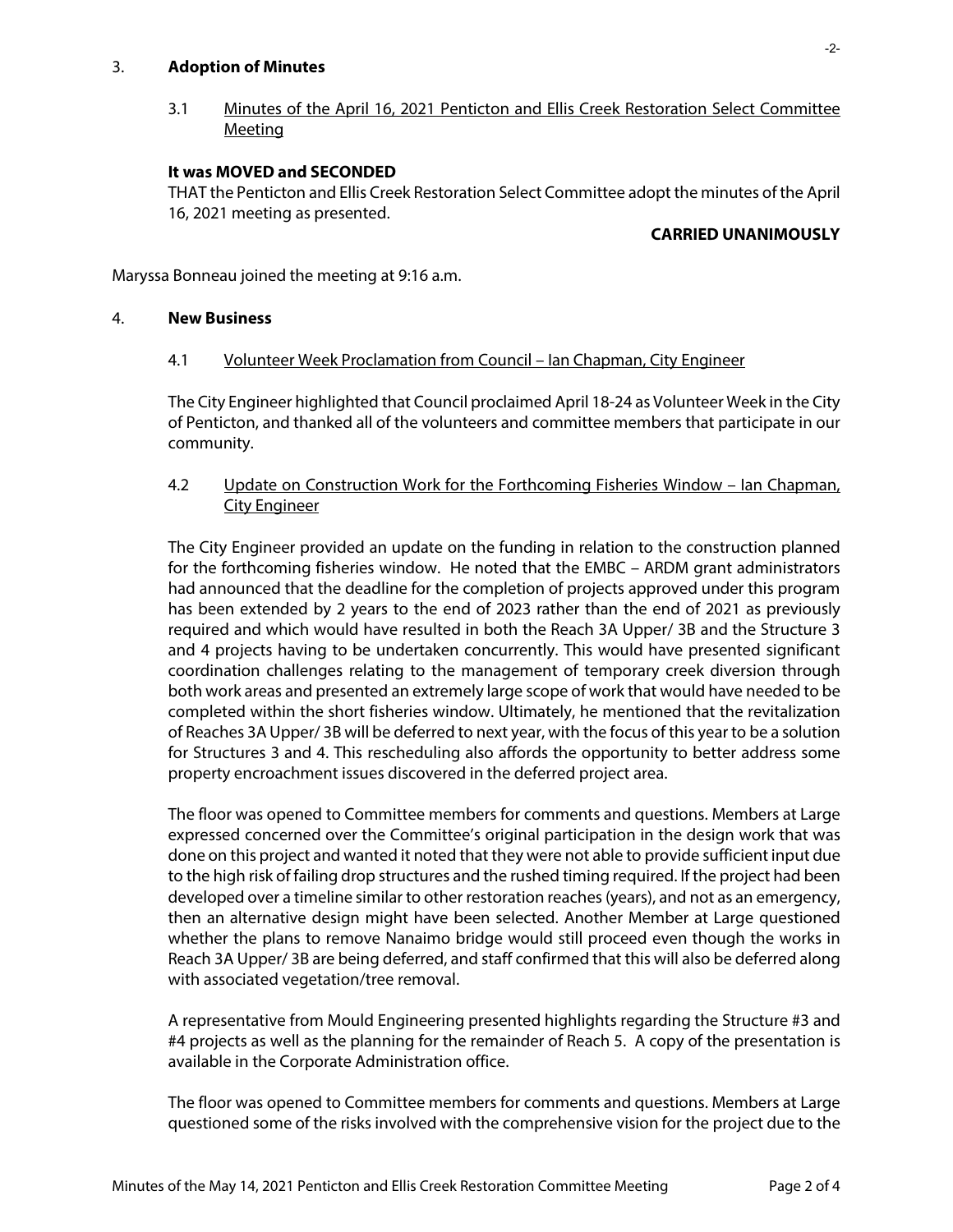emergency work and timeline involved earlier in the project, stating that this is not normally how a creek would be designed. It was stated that this could result in fish migration issues. It was asked if the timeline could be adjusted to fix Structure #4 this year and redesign Structure #3 over a longer timeline to better manage these risks. Another member noted that the low flow channel on the inside corner may not be designed as a natural stream but does seem to have good potential for maximizing fish benefits through gravel retention. Effectiveness monitoring of this design could provide good information for future restoration designs. The representative from Mould Engineering responded that delaying the project to allow for a complete redesign may not result in any changes to the current design. Members at Large asked about the possibility of adding gravel as part of this project and where monitoring sites will be setup to monitor long term.

#### 4.3 Funding Update – Ian Chapman, City Engineer

It was discussed whether or not it was possible for funding obtained to be reallocated to different aspects of the project in the future. A Member at Large indicated that this was still to be determined and suggested that it be added to the next meeting's agenda. It was noted by the Committee Chair that all funding applications thus far have been approved. However, several of the funding sources will be returned, since the 3A3B has alternative funding through the ARDM grant and will not proceed in 2021. It was asked if any work planned for this year is limited due to funding or if it is just limited by timing. It was noted that purchasing rock or dealing with land purchases would be useful itemsto utilize funding on in the near future if it is possible to do so. A Member at Large expressed concern that the longer the overall project is delayed, the more money will need to be spent on emergency repairs.

### 4.4 Drone Imagery of Penticton Creek - Camille Rivard-Sirois, Vice-Chair

The Vice-Chair provided a view of drone imagery that was completed on Penticton Creek, stating that it will allow them to compare imagery over the course of the project. There was discussion about completing the same kind of work for Ellis Creek.

#### 5. **Next Meeting**

The next Penticton & Ellis Creek Restoration Select Committee meeting is tentatively scheduled to be held on Friday, June 18, 2021 at 9:00 a.m.

#### 6. **Public Question Period**

#### 7. **Adjournment**

#### **It was MOVED and SECONDED**

THAT the Penticton and Ellis Creek Restoration Select Committee adjourn the meeting held on May 14, 2021 at 11:23 a.m.

### **CARRIED UNANIMOUSLY**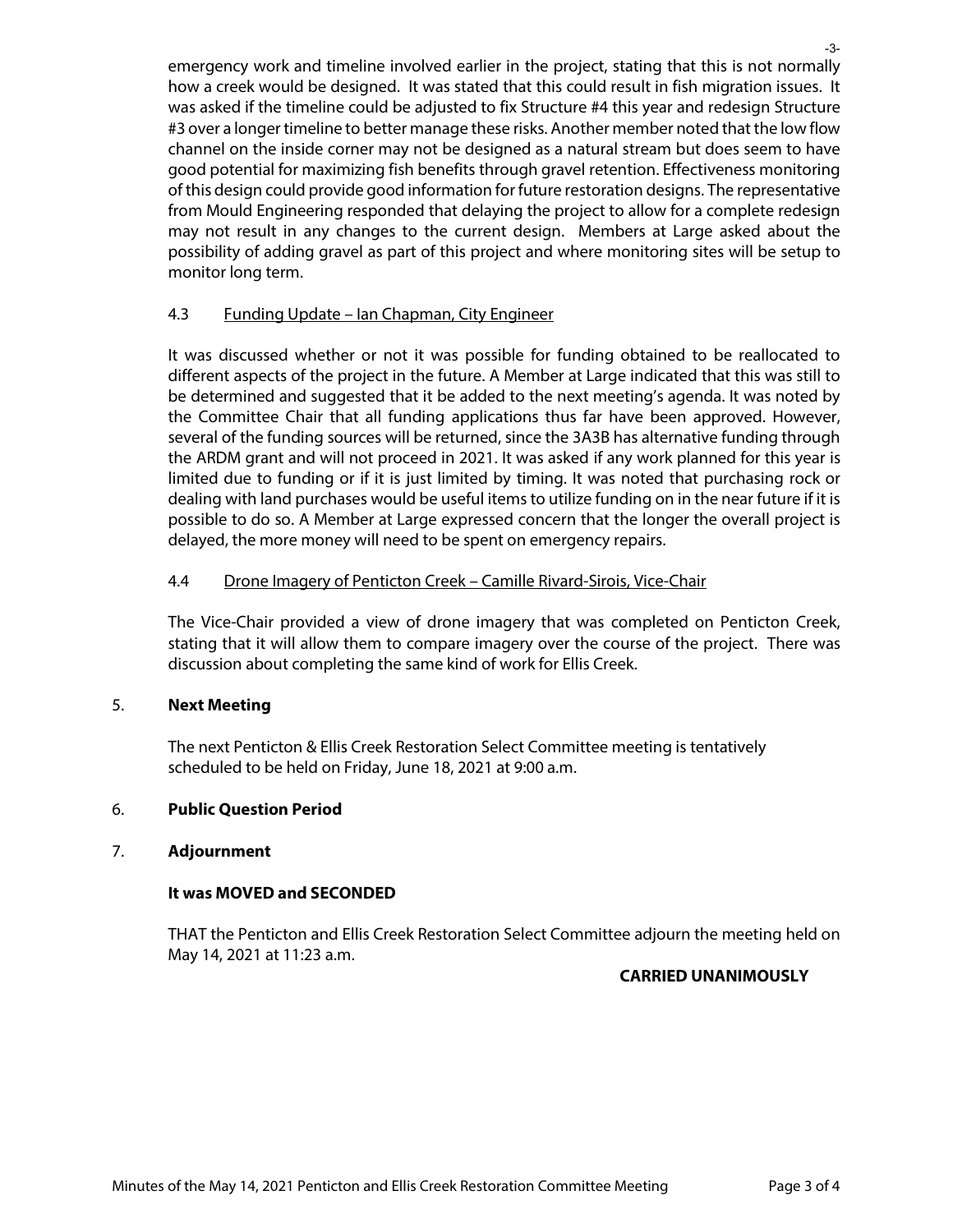John Schappert Legislative Assistant

\_\_\_\_\_\_\_\_\_\_\_\_\_\_\_\_\_\_\_\_\_\_\_\_\_\_\_\_\_\_\_